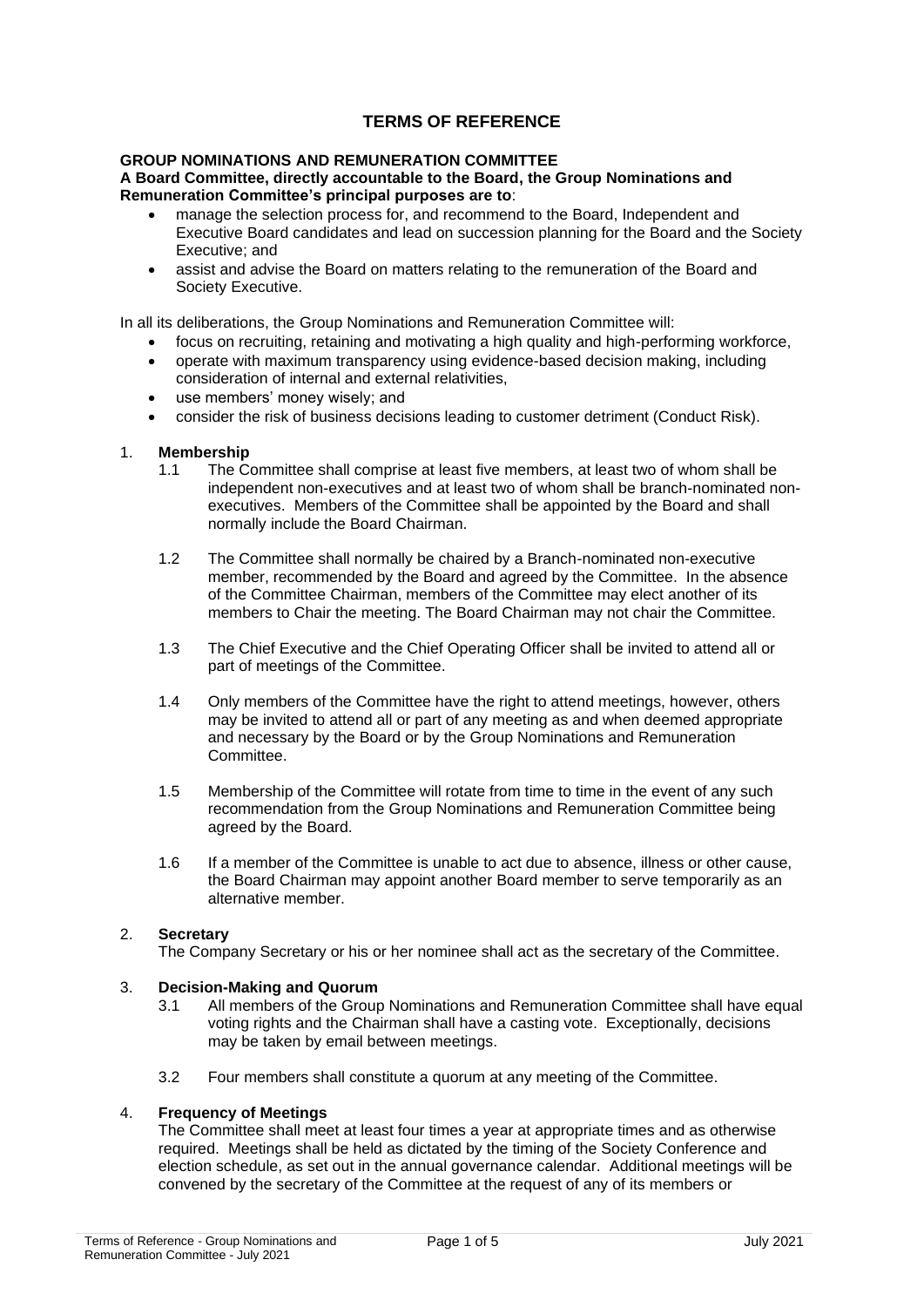attendees, or as dictated by any requirement to appoint independent Board members or members of the senior management team.

## 5. **Notice of meetings**

Unless otherwise agreed, the agenda and supporting papers shall be circulated (electronically where possible), to Committee members and to any other person required to attend, no later than 5 working days before the date of the meeting.

## 6. **Minutes of Meetings**

- 6.1 Minutes of meetings will be agreed by the Chairman of the Committee and distributed with the agenda and papers for the next Board meeting.
- 6.2 The Committee minutes will be formally approved at the start of the following meeting of the Committee.

#### 7. **Annual General Meeting**

The Committee Chairman shall attend the annual general meeting to respond to questions from delegates on the Committee's activities.

#### 8. **Duties**

The Committee shall carry out the duties below for The Benenden Healthcare Society, Benenden Wellbeing Ltd and The Benenden Charitable Trust. The Committee will maintain a dialogue with the Nominations and Remuneration Committees of The Benenden Hospital Trust.

- 8.1 In Relation to the Board:
	- 8.1.1 Identify and review the skills, knowledge and experience required to achieve the appropriate experience, expertise and balance on the Board, giving due consideration to diversity, and then report its findings to the Board;
	- 8.1.2 Review the structure, size and composition of the Board and recommend any changes to the Board.
	- 8.1.3 Review the core competencies required for all non-executive members of the Board.
	- 8.1.4 Determine appropriate processes for the nomination and election of Branch-Nominated non-executive Board members.
	- 8.1.5 Prepare a description of the role and capabilities required for the appointment of any independent non-executive Board member, identify Independent Eligible Persons (as defined in the Society's Rulebook: R29.2) through a process of open competition (and on the basis of merit and against objective criteria), and recommend to the Board those who meet the required skills, knowledge and experience, and who are willing to be candidates for election to the Board.
	- 8.1.6 Oversee the interview and due diligence process for candidates for election to all Board positions.
	- 8.1.7 Review the time commitment required from Board members and ensure that any performance evaluation takes into account time spent on fulfilling Board duties.
	- 8.1.8 On the basis of merit and against objective criteria, recommend to the Board the Executive Directors who, under Rule 26.1 and their FCA/PRA Approved Person status, are to be nominated as candidates for election to the Board. This will normally be the Chief Executive and the Chief Financial Officer.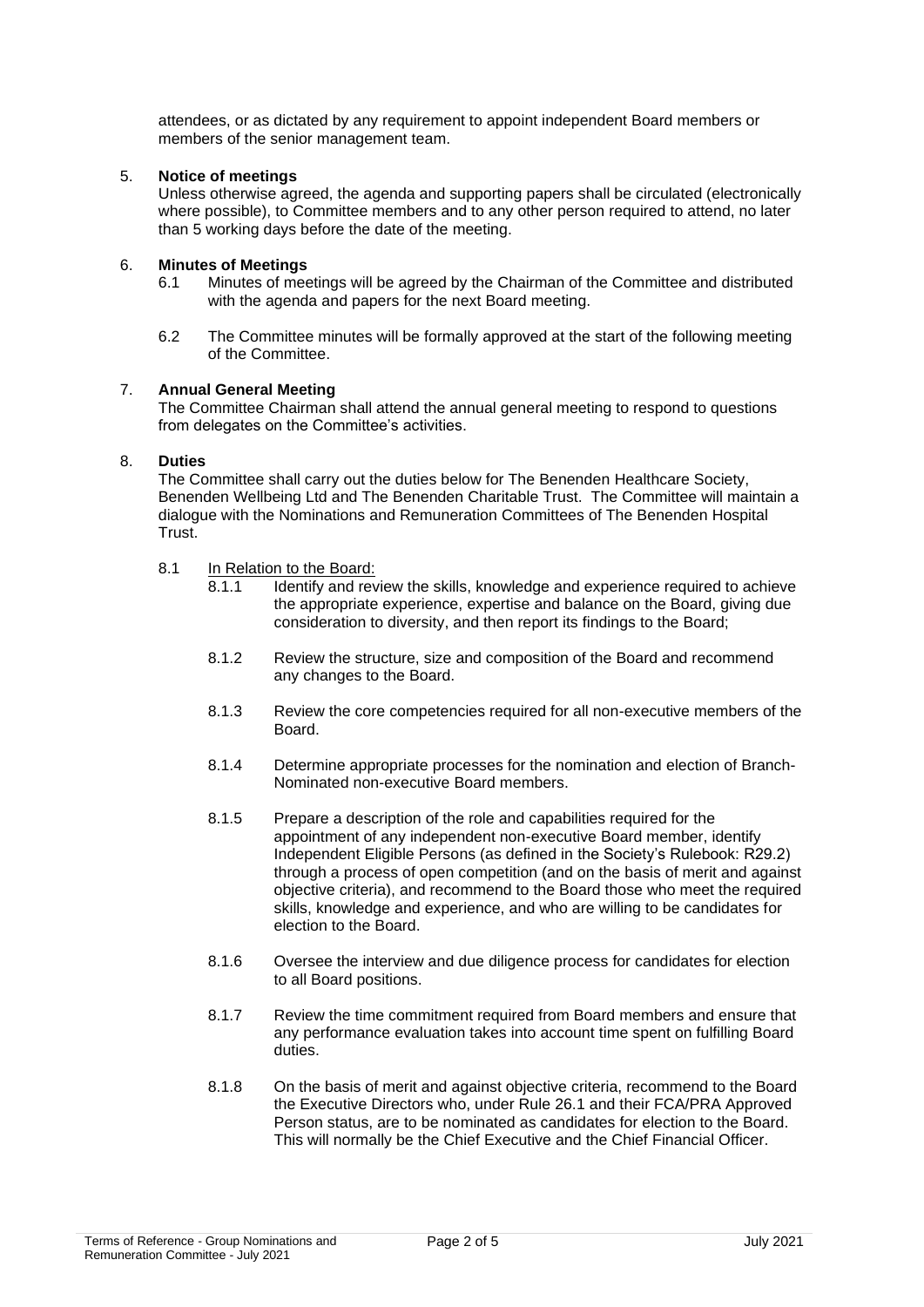- 8.1.9 Ensure that, on election to the Board, all Board members receive a formal letter of appointment setting out clearly their duties and expected time commitment.
- 8.1.10 Ensure effective succession planning for Board members taking account of future challenges and opportunities faced by the Benenden group.
- 8.1.11 Make recommendations to the Board concerning the nomination for reelection of any independent non-executive Board member at the conclusion of their specified term of office, having given due regard to their performance and ability to continue to contribute to the Board in the light of the knowledge, skills and experience required.
- 8.1.12 Make recommendations to the Board regarding the size and membership of Board Committees and the boards of controlled bodies.
- 8.1.13 Lead the annual Board performance evaluation process, review the results of the process and review the system of performance evaluation used for the Board.
- 8.1.14 Work with the Trustees of The Benenden Charitable Trust in the identification and selection of suitable candidates for appointment to the Board of Trustees.
- 8.1.15 Approve changes to the Responsibilities Map and the Board Handbook where these are substantive (i.e. where such changes do not arise from a decision of, or have not previously been agreed/noted by, the Board).

#### 8.2 In Relation to the Society Executive:

- 8.2.1 Before any appointment to the senior management team is made, evaluate the balance of skills, knowledge and experience of senior management, giving due consideration to diversity and, in the light of this evaluation, approve a description of the role and capabilities required for the particular appointment as recommended by the Chief Executive. In the case of the Chief Executive, such recommendation will be for the approval of the Board.
- 8.2.2 Approve a description of the role and capabilities required for the roles of Company Secretary or Society Secretary and recommend to the Board individuals for appointment to those roles.
- 8.2.3 Ensure that best practice principles are applied to the recruitment processes for the senior management team.
- 8.2.4 Having regard to the recommendation of the Chief Executive, approve appointments to positions which report directly to the Chief Executive.
- 8.2.5 Assist the Chief Executive in any matters relating to the suspension or termination of service of any of his direct reports as an employee of the Society, subject to the provisions of the law and their service contract.
- 8.2.6 Ensure effective succession plans are in place for the Chief Executive and the senior management team, taking account of future challenges and opportunities faced by the Benenden group.
- 8.2.7 Oversee any investigation of matters arising from the need to invoke Rule 28.3 or 28.4 (Removal of Officers).
- 8.3 In Relation to Remuneration:
	- 8.3.1 Determine the contractual terms and total remuneration package (including bonuses) for the Chief Executive, the Society Executive, the Company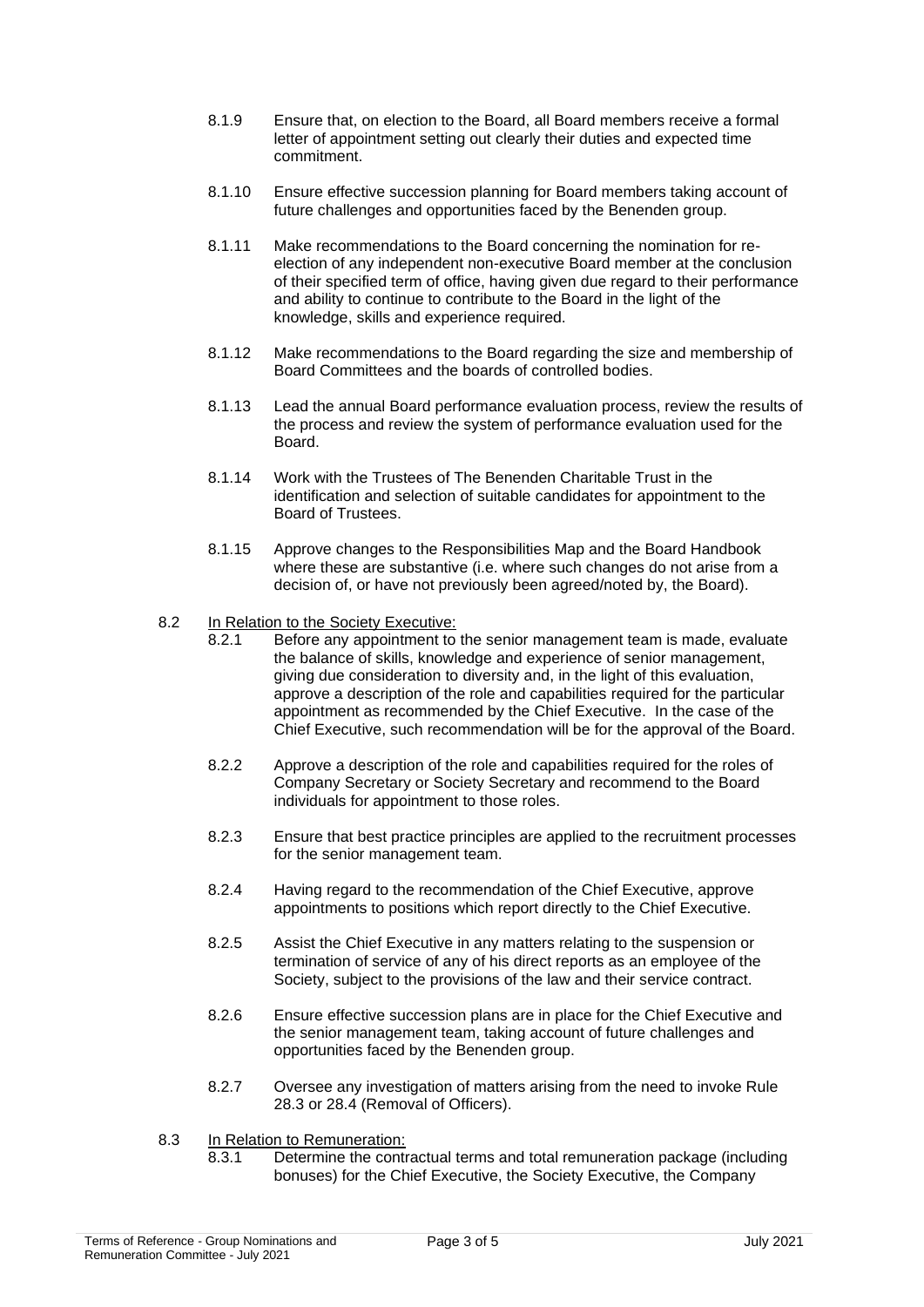Secretary, the Society Secretary and the Deputy Secretary, advising the Board of its determinations.

- 8.3.2 Ensure that contractual terms for the Chief Executive and his direct reports on termination, and any payments made, are fair to the individual and to the Society.
- 8.3.3 Approval of the overall approach to reward for all entities within the Benenden group other than The Benenden Hospital Trust ensuring due attention is given to the pay and conditions of the wider workforce including:
	- the transparency of remuneration structures:
	- the alignment of incentives and rewards for the Society's values. purpose and culture;
	- the link between reward and the delivery of strategy and long-term performance;
	- avoiding the rewarding of poor performance;
	- proposed changes to pension arrangements;
	- opportunities to engage with the workforce to explain how executive remuneration aligns with the wider Rewards strategy.
- 8.3.4 Approve the total sum available for annual staff pay awards in line with the assumptions made in the Society's annual business plan.
- 8.3.5 Approve the Board expense rates
- 8.3.6 Approve the Society's statutory Gender Pay Gap reporting
- 8.3.7 Approve the Expenses Policy for all entities within the Benenden group other than The Benenden Hospital Trust.
- 8.3.8 Make recommendations to the Board on remuneration for non-executive Board members, as allowed by the Society's rules.
- 8.3.9 Ensure that remuneration for members of the Society Executive:
	- Is aligned with the Benenden group's values, purpose and culture;
	- Is set at a level which is designed to promote the delivery of the strategy and long-term success of the Benenden group;
	- Considers the broader operating context of the Benenden group including the pay and conditions of the wider workforce.
- 8.3.10 Review the remuneration and terms and conditions of the senior executive staff (the Chief Executive, his direct reports and any other person who is directly accountable to the board of the group entity to which his/her services are provided) in the Benenden group to ensure that there are no significant anomalies and, if appropriate, provide advice to the relevant group entity.
- 8.3.11 Approve termination payments, ex-gratia or compensation, in excess of £100k.
- 8.3.12 Compare the levels of remuneration for the Society Executive and nonexecutive Directors with remuneration in the wider market and in other relevant organisations.

## 9. **Reporting Responsibilities**

- 9.1 The Committee shall provide, for discussion at the next Board meeting, a 1-page summary of each of its meetings, noting key decisions taken, along with any decision required of the Board.
- 9.2 All minutes of the Group Nominations and Remuneration Committee shall be provided, for information, to the next available Board meeting.